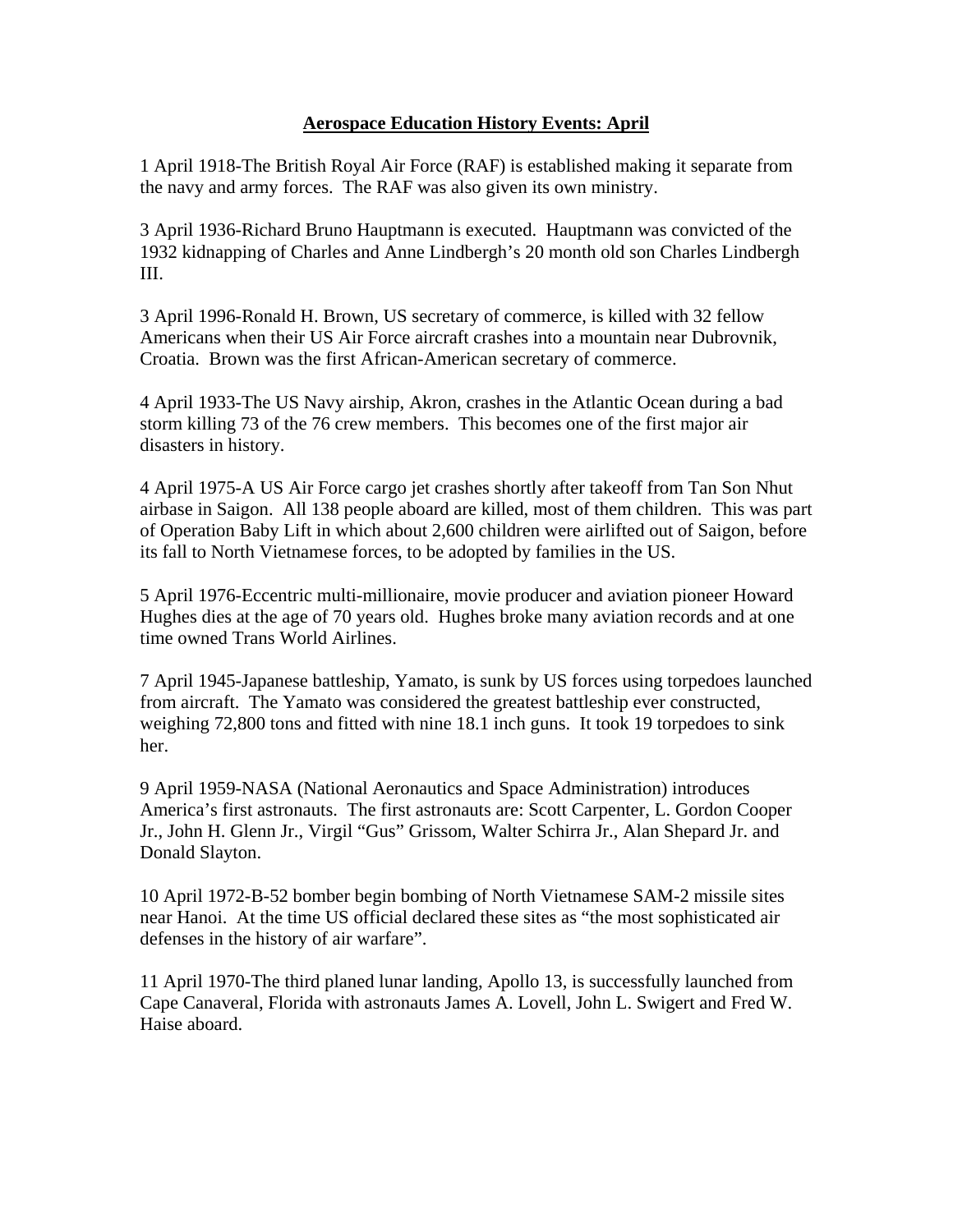12 April 1633-Astronomer Galileo Galilei is convicted of heresy for holding to the belief that the Earth revolves around the Sun. Galileo was imprisoned and secluded during the trial of his beliefs. Later they were proved true.

12 April 1961-Soviet cosmonaut Yuri Alekseyevich Gagarin becomes the first man into space as well as to orbit the Earth while aboard Vostok 1. The flight lasted 89 minutes at an altitude of 187 miles above Earth's surface.

12 April 1981-The space shuttle Columbia is launched from Cape Canaveral, Florida becoming the first reusable space craft to go into space travel. That first flight lasted 54 hours and completed 36 orbits of Earth before landing at Edwards Air Force Base in California. Columbia was piloted by astronauts Robert L. Crippen and John W. Young.

13 April 1970- While 200,000 miles away from Earth oxygen tank No. 2 aboard Apollo 13 explodes causing critical damage to the space craft. The lunar landing mission becomes a rescue mission of the astronauts.

14 April 1918-Two US pilots from the First Aero Squadron engage in the first aerial dogfight with enemy aircraft by US personnel over Toul, France. The pilots were Douglas Campbell and Alan Winslow. Campbell later went on to become the first "ace" of World War One by shooting down five enemy aircraft by the end of May 1918.

14 April 1975-The end of Operation Baby Lift, 2,600 Vietnamese children were airlifted out of Saigon to America.

14 April 1986-America launches air strikes against Libya in retaliation of their sponsorship of terrorism against American troops and citizens. Of the five targets bombed, one was the headquarters of Libyan leader Muammar al-Qadaffi.

16 April 1972-Apollo 16 departs from Cape Canaveral, Florida for a lunar landing. Astronauts John W. Young, Charles M. Duke and Thomas K. Mattingly made the 238,000 mile trip to the moon. Astronauts Young and Duke used the Lunar Rover vehicle to collect over 200 pounds of moon rocks.

17 April 1945-US Army Lt. Col. Boris T. Pash commandeers 1,100 pounds of uranium at Strassfut, Germany in an effort to keep the Russians from developing an atomic bomb.

17 April 1970-Apollo 13 makes a safe landing in the Pacific Ocean after suffering a major explosion while on a planned lunar landing trip to the moon. The three astronauts, James A. Lovell, John L. Swigert and Fred W. Haise, returned home safe.

18 April 1915-French pilot Roland Garros is shot down by personnel from the German Railway Protection Guard in Flanders, France. Garros and his plane were both captured by the Germans. Later France named their tennis stadium in Garros' honor.